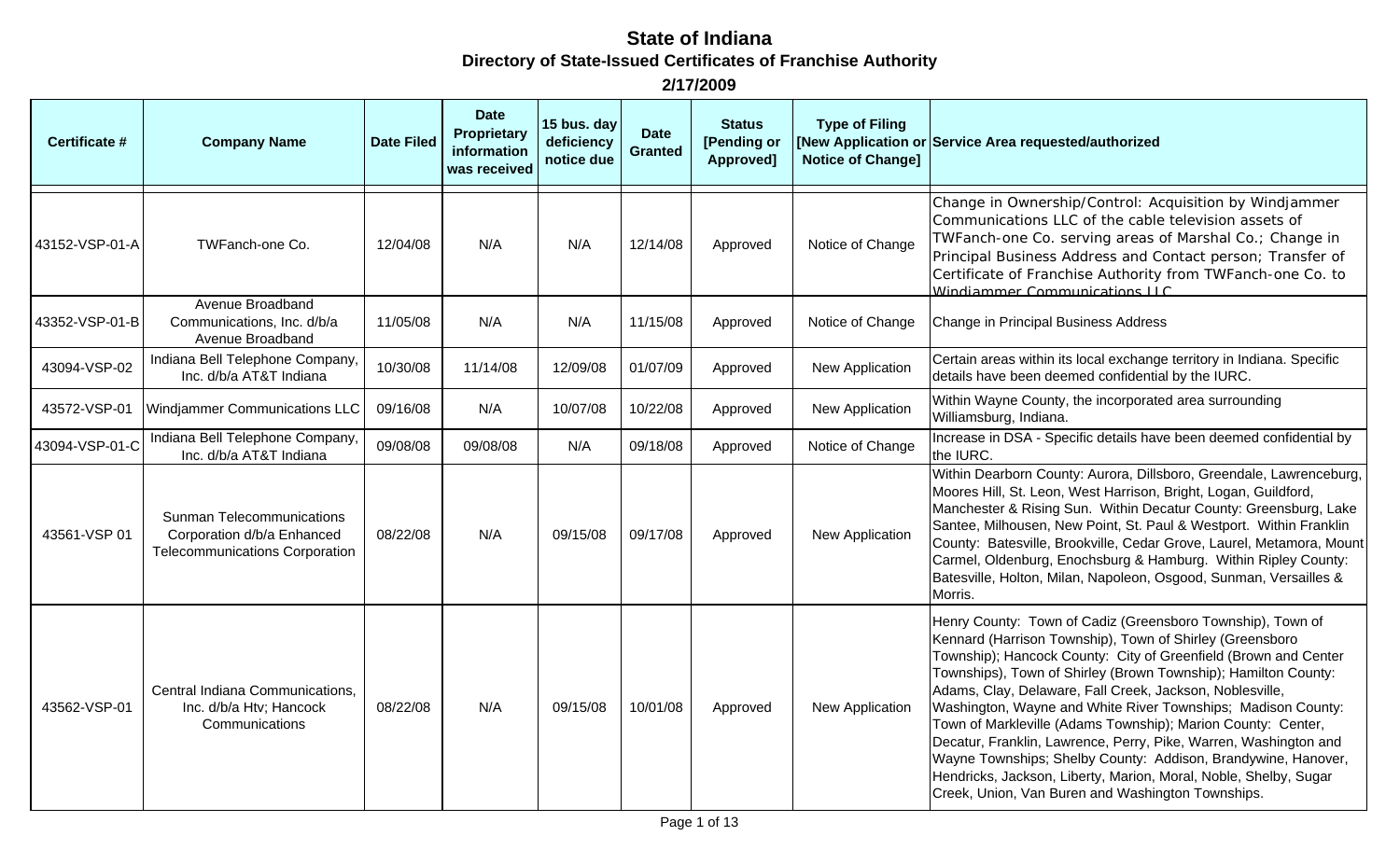| Certificate #  | <b>Company Name</b>                                                | <b>Date Filed</b> | <b>Date</b><br><b>Proprietary</b><br>information<br>was received | 15 bus. day<br>deficiency<br>notice due | <b>Date</b><br><b>Granted</b> | <b>Status</b><br>[Pending or<br>Approved] | <b>Type of Filing</b><br><b>Notice of Change]</b> | [New Application or Service Area requested/authorized                                                                                                                                                                                                                                                                                                                                                                                                                                                                                                                                                                                                                                                                                                                                                                                                                                                                                                                                                                                                                                                       |
|----------------|--------------------------------------------------------------------|-------------------|------------------------------------------------------------------|-----------------------------------------|-------------------------------|-------------------------------------------|---------------------------------------------------|-------------------------------------------------------------------------------------------------------------------------------------------------------------------------------------------------------------------------------------------------------------------------------------------------------------------------------------------------------------------------------------------------------------------------------------------------------------------------------------------------------------------------------------------------------------------------------------------------------------------------------------------------------------------------------------------------------------------------------------------------------------------------------------------------------------------------------------------------------------------------------------------------------------------------------------------------------------------------------------------------------------------------------------------------------------------------------------------------------------|
| 43555-VSP-01   | Cinergy MetroNet, Inc.                                             | 08/18/08          | 09/03/08                                                         | 09/24/08                                | 09/10/08                      | Approved                                  | New Application                                   | Specific DSA information has been preliminarily deemed confidential<br>by the IURC.                                                                                                                                                                                                                                                                                                                                                                                                                                                                                                                                                                                                                                                                                                                                                                                                                                                                                                                                                                                                                         |
| 43197-VSP-01-B | <b>Bright House Networks, LLC</b>                                  | 08/19/08          | N/A                                                              | N/A                                     | 08/29/08                      | Approved                                  | Notice of Change                                  | Increase in DSA - Adding City of Indianapolis (the entire Incorporated<br>boundaries of the city) and Marion County (the entire unincorporated<br>boundaries of the county).                                                                                                                                                                                                                                                                                                                                                                                                                                                                                                                                                                                                                                                                                                                                                                                                                                                                                                                                |
| 43094-VSP-01-B | Indiana Bell Telephone Company,<br>Inc. d/b/a AT&T Indiana         | 06/30/08          | 06/30/08                                                         | N/A                                     | 07/10/08                      | Approved                                  | Notice of Change                                  | Increase in DSA - Specific details have been deemed confidential by<br>the IURC.                                                                                                                                                                                                                                                                                                                                                                                                                                                                                                                                                                                                                                                                                                                                                                                                                                                                                                                                                                                                                            |
| 43516-VSP-01   | Time Warner NY Cable LLC d/b/a<br><b>Time Warner Cable</b>         | 06/11/08          | N/A                                                              | 07/02/08                                | 07/16/08                      | Approved                                  | New Application                                   | City of Madison, Town of Hanover, the portions of unincorporated<br>Jefferson County to include Dupont, Deputy, Panesville, and Canaan,<br>and the unincorporated community of Kent.                                                                                                                                                                                                                                                                                                                                                                                                                                                                                                                                                                                                                                                                                                                                                                                                                                                                                                                        |
| 43504-VSP-01   | Smithville Telecom LLC d/b/a<br>Smithville TV                      | 06/02/08          | N/A                                                              | 06/23/08                                | 07/09/08                      | Approved                                  | New Application                                   | Within Monroe, Owen and Greene Counties: Ellettsville (Richland and<br>Bean Blossom Townships); within Orange, Lawrence and Martin<br>Counties: French Lick (French and Jackson Townships); within<br>Owen, Morgan and Monroe Counties: Gosport (Wayne and Baker<br>Townships); within Posey and Gibson Counties: Griffin (Bethel, Robb,<br>Wabash and Griffin Townships); within Sullivan and Clay Counties:<br>Hymera (Jackson Township); within Monroe, Brown, Lawrence and<br>Jackson Counties: Lake Monroe (Washington Township); within<br>Hendricks County: Lizton (Union Township); within Greene, Sullivan<br>and Daviess Counties: Lyons (Washington Township); within Greene,<br>Lawrence, Martin and Daviess Counties: Owensburg (Jackson, Taylor<br>and Perry Townships); within Tipton and Howard Counties:<br>Sharpsville (Liberty Township); within Monroe and Lawrence Counties:<br>Smithville (Perry, Marshall, Indian Creek and Clear Creek Townships);<br>within Monroe, Greene and Lawrence Counties: Stanford (Beech<br>Creek, Center, Jackson, Indian Creek and Van Buren Townships) |
| 43352-VSP-01-A | Avenue Broadband<br>Communications, Inc. d/b/a<br>Avenue Broadband | 02/12/08          | N/A                                                              | N/A                                     | 02/22/08                      | Approved                                  | Notice of Change                                  | Change in Ownership/Control and Change in Principal Business<br>Address/Name of Person Authorized to Receive Notice.                                                                                                                                                                                                                                                                                                                                                                                                                                                                                                                                                                                                                                                                                                                                                                                                                                                                                                                                                                                        |
| 43197-VSP-01-A | <b>Bright House Networks, LLC</b>                                  | 01/31/08          | N/A                                                              | N/A                                     | 02/10/08                      | Approved                                  | Notice of Change                                  | Increase in DSA - City of Carmel (the entire incorporated boundaries<br>of the city) and Boone County (the entire unincorporated boundaries of<br>the county.                                                                                                                                                                                                                                                                                                                                                                                                                                                                                                                                                                                                                                                                                                                                                                                                                                                                                                                                               |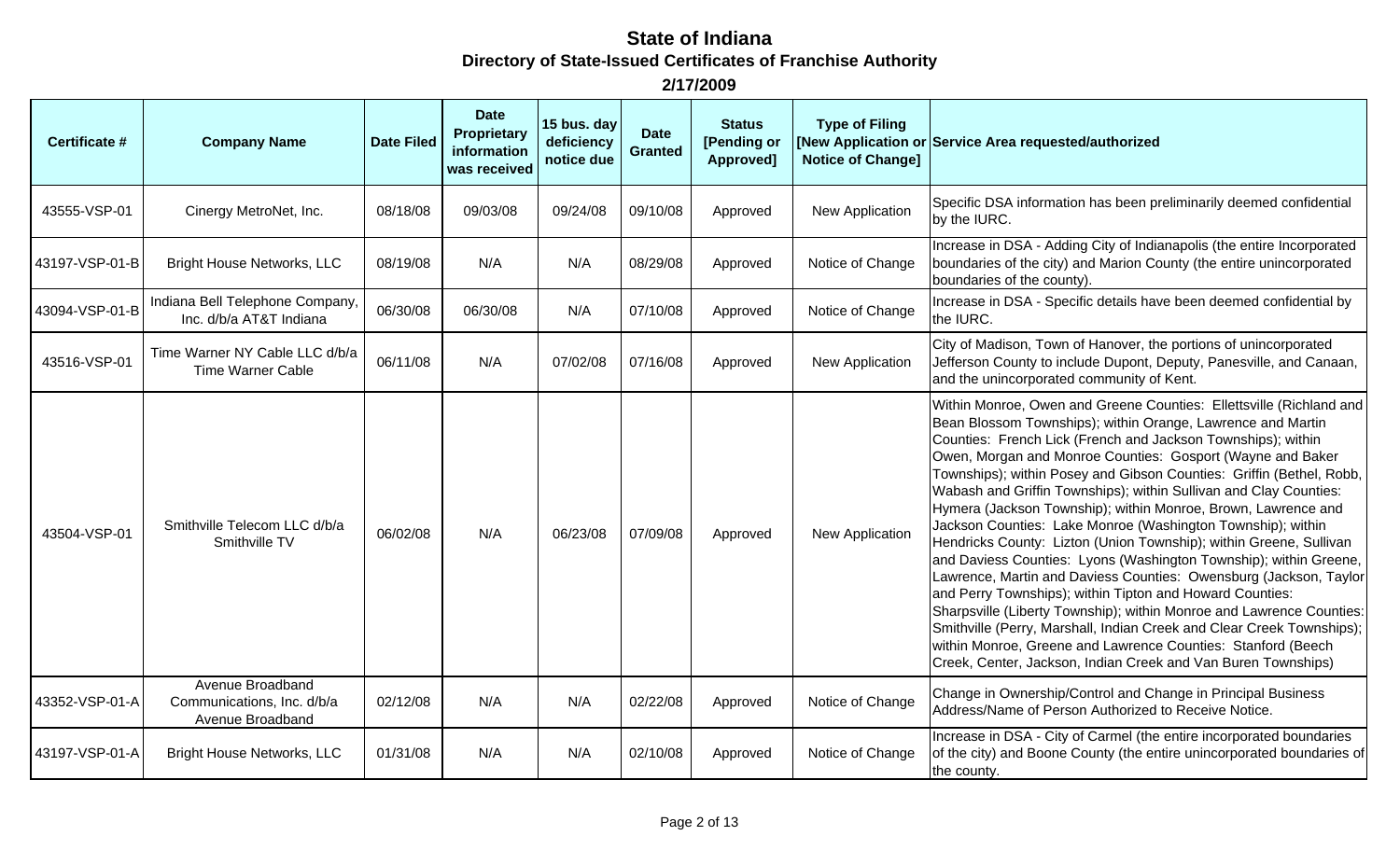| Certificate #  | <b>Company Name</b>                                                                                         | <b>Date Filed</b> | <b>Date</b><br><b>Proprietary</b><br>information<br>was received | 15 bus. day<br>deficiency<br>notice due | <b>Date</b><br><b>Granted</b> | <b>Status</b><br>[Pending or<br>Approved] | <b>Type of Filing</b><br><b>Notice of Changel</b> | [New Application or Service Area requested/authorized                                                                                                                                                                                                                                                                                                                        |
|----------------|-------------------------------------------------------------------------------------------------------------|-------------------|------------------------------------------------------------------|-----------------------------------------|-------------------------------|-------------------------------------------|---------------------------------------------------|------------------------------------------------------------------------------------------------------------------------------------------------------------------------------------------------------------------------------------------------------------------------------------------------------------------------------------------------------------------------------|
| 43428-VSP-01   | Mediacom Indiana LLC                                                                                        | 01/22/08          | N/A                                                              | 02/12/08                                | 10/08/08                      | Approved                                  | New Application                                   | In Noble County: Sparta Township, York Township, Albion Township,<br>Jefferson Township, Green Township, Noble Township, Allen<br>Township, Wayne Township, Orange Township, Elkhart Township. In<br>Newton County: Jefferson Township. In La Porte County: New<br>Durham Township. In DeKalb County: Union Township, Grant<br>Township, Jackson Township, Keyster Township. |
|                | Illinois/Indiana Systems Group,<br>43358-VSP-01-B LLC (f/k/a TCI of Indiana Holdings,<br>LLC d/b/a Comcast) | 01/08/08          | N/A                                                              | N/A                                     | 01/19/08                      | Approved                                  | Notice of Change                                  | Change in Legal Name or assumed business name, etc: a) Existing<br>name: Illinois/Indiana systems Group, LLC b) New name: Comcast<br>of Illinois/Indiana/Ohio, LLC                                                                                                                                                                                                           |
| 43130-VSP-01-B | Interlink Communications Partners,<br>LLC d/b/a Charter<br>Communications                                   | 12/14/07          | N/A                                                              | N/A                                     | 12/25/07                      | Approved                                  | Notice of Change                                  | Termination of Certificate of Franchise Authority; they sold their<br>properties to Avenue Broadband Communications d/b/a Avenue<br>Broadband.                                                                                                                                                                                                                               |
|                | <b>Charter Communications</b><br>43131-VSP-01-A   Entertainment I, LLC d/b/a Charter<br>Communications      | 12/14/07          | N/A                                                              | N/A                                     | 12/25/07                      | Approved                                  | Notice of Change                                  | Termination of Certificate of Franchise Authority; they sold their<br>properties to Avenue Broadband Communications d/b/a Avenue<br>Broadband.                                                                                                                                                                                                                               |
| 43132-VSP-01 A | Charter Communications VI, LLC<br>d/b/a Charter Communications                                              | 12/14/07          | N/A                                                              | N/A                                     | 12/25/07                      | Approved                                  | Notice of Change                                  | Termination of Certificate of Franchise Authority; they sold their<br>properties to Avenue Broadband Communications d/b/a Avenue<br>Broadband.                                                                                                                                                                                                                               |
| 43358-VSP-01-A | TCI of Indiana Holdings, LLC d/b/a<br>Comcast                                                               | 12/12/07          | N/A                                                              | N/A                                     | 12/23/07                      | Approved                                  | Notice of Change                                  | Transfer of Certificate of Franchise Authority to Illinois/Indiana<br>Systems Group, LLC. TCI of Indiana Holdings, LLC will become their<br>parent company upon completion of acquisition and transfer their<br>authority to them.                                                                                                                                           |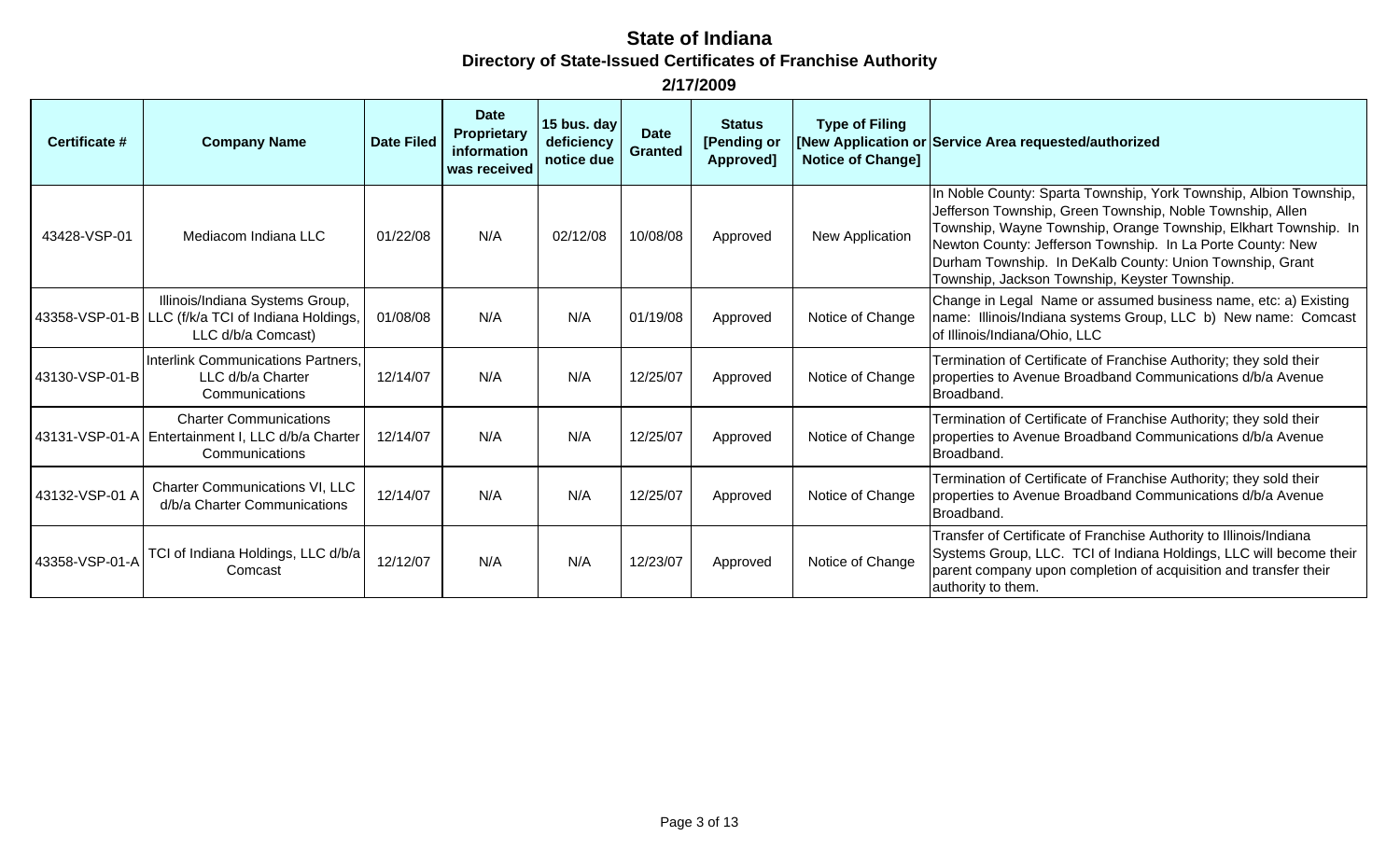| Certificate # | <b>Company Name</b>                           | <b>Date Filed</b> | <b>Date</b><br>Proprietary<br>information<br>was received | 15 bus. day<br>deficiency<br>notice due | <b>Date</b><br><b>Granted</b> | <b>Status</b><br>[Pending or<br>Approved] | <b>Type of Filing</b><br><b>Notice of Change]</b> | [New Application or Service Area requested/authorized                                                                                                                                                                                                                                                                                                                                                                                                                                                                                                                                                                                                                                                                                                                                                                                                                                                                                                                                                                                                                                                                                                                                                                             |
|---------------|-----------------------------------------------|-------------------|-----------------------------------------------------------|-----------------------------------------|-------------------------------|-------------------------------------------|---------------------------------------------------|-----------------------------------------------------------------------------------------------------------------------------------------------------------------------------------------------------------------------------------------------------------------------------------------------------------------------------------------------------------------------------------------------------------------------------------------------------------------------------------------------------------------------------------------------------------------------------------------------------------------------------------------------------------------------------------------------------------------------------------------------------------------------------------------------------------------------------------------------------------------------------------------------------------------------------------------------------------------------------------------------------------------------------------------------------------------------------------------------------------------------------------------------------------------------------------------------------------------------------------|
| 43358-VSP-01  | TCI of Indiana Holdings, LLC d/b/a<br>Comcast | 09/28/07          | N/A                                                       | 10/22/07                                | 10/30/07                      | Approved                                  | New Application                                   | Adams County, Albany Town, Alexandria City, Anderson City, Arcadia<br>Town, Atlanta Town, Attica City, Bargersville Town, Battle Ground<br>Town, Bedford City, Benton County, Berne City, Blackford County,<br>Bloomfield Town, Bloomington City, Blountsville Town, Boone County,<br>Brown County, Bryant Town, Cadiz Town, Cambridge City Town,<br>Carthage Town, Cass County, Cayuga Town, Centerville City,<br>Charlottsville, Chesterfield Town, Cicero Town, Clinton County,<br>Cloverdale Town, Daleville Town, Dayton Town, Decatur County,<br>Delaware County, Dublin Town, Dunkirk City, Dunreith Town, East<br>Germantown Town, Eaton City, Edgewood Town, Ellettsville Town,<br>Elwood City, Eugene Township, Fairmount Town, Fishers Town,<br>Fountain City Town, Fountain, Fowler Town, Fowlerton Town, Franklin<br>City, Galveston Town, Geneva Town, Gosport Town, Grant County,<br>Greencastle City, Greene County (E), Greene County (SE), Greene<br>County (W), Greenfield City, Greensboro Town, Greensburg City,<br>Greentown Town, Greenwood City, Hagerstown Town, Hamilton<br>County, Hancock County (N), Hartford City, Henry County (NE),<br>Howard County, Jackson County, Jay County, Johnson County, |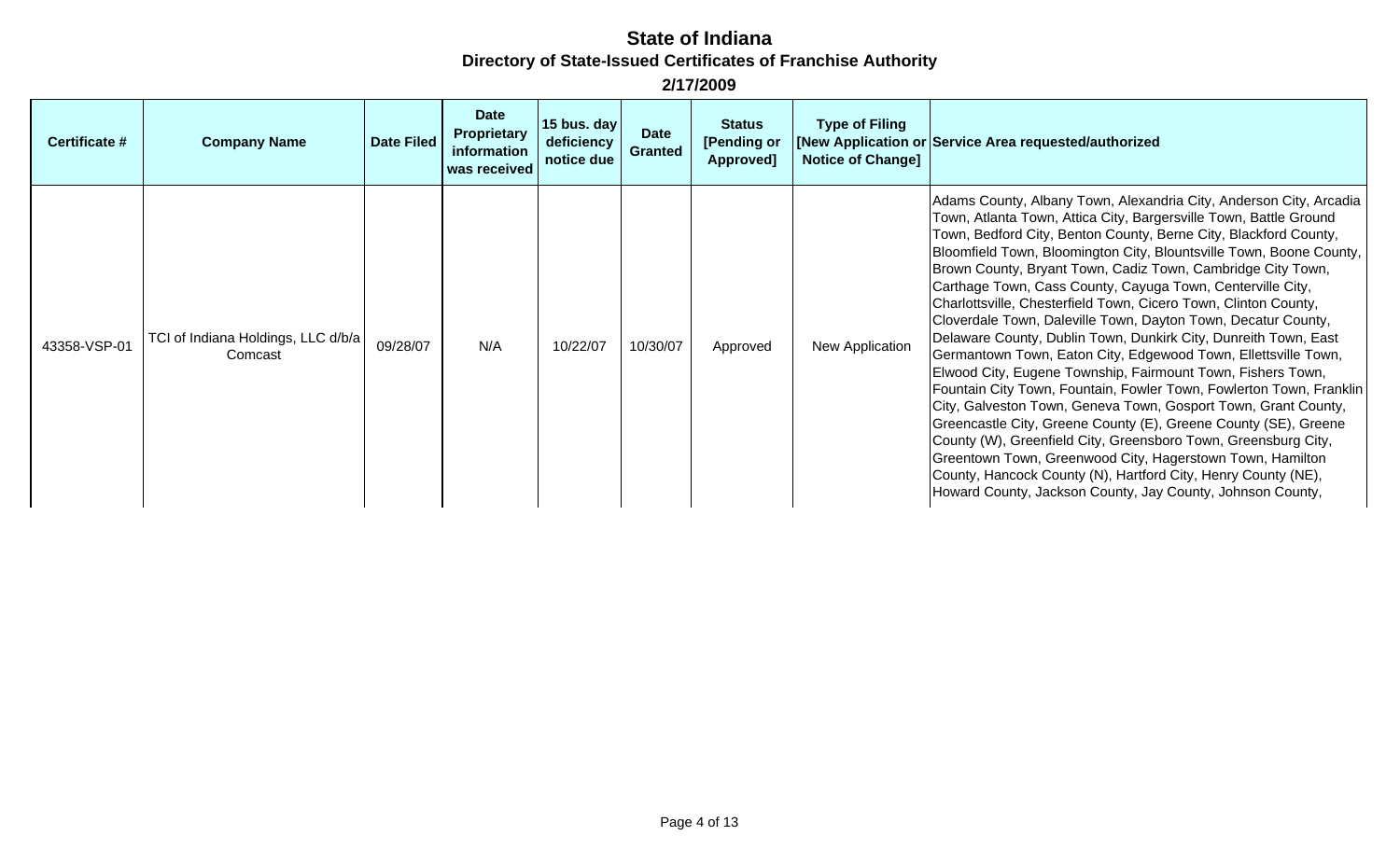| Certificate # | <b>Company Name</b>                          | <b>Date Filed</b> | <b>Date</b><br>Proprietary<br>information<br>was received | 15 bus. day<br>deficiency<br>notice due | <b>Date</b><br><b>Granted</b> | <b>Status</b><br>[Pending or<br>Approved] | <b>Type of Filing</b><br><b>Notice of Change]</b> | [New Application or Service Area requested/authorized                                                                                                                                                                                                                                                                                                                                                                                                                                                                                                                                                                                                                                                                                                                                                                                                                                                                                                                                                                                                                                                                                                                                                                                                                                                                                                                                                                 |
|---------------|----------------------------------------------|-------------------|-----------------------------------------------------------|-----------------------------------------|-------------------------------|-------------------------------------------|---------------------------------------------------|-----------------------------------------------------------------------------------------------------------------------------------------------------------------------------------------------------------------------------------------------------------------------------------------------------------------------------------------------------------------------------------------------------------------------------------------------------------------------------------------------------------------------------------------------------------------------------------------------------------------------------------------------------------------------------------------------------------------------------------------------------------------------------------------------------------------------------------------------------------------------------------------------------------------------------------------------------------------------------------------------------------------------------------------------------------------------------------------------------------------------------------------------------------------------------------------------------------------------------------------------------------------------------------------------------------------------------------------------------------------------------------------------------------------------|
|               |                                              |                   |                                                           |                                         |                               |                                           |                                                   | Kennard Town, Knightstown Town, Kokomo City, Lafayette City, Lake<br>Hollybrook Town, Lapel Town, Lawrence County (NW), Lawrence<br>County, Lebanon City, Lewisville Town, Linton City, Losantville Town,<br>Lynn Town, Lyons Town, Madison County, Markleville Town,<br>Martinsville City, McCordsville Town, Medora Town, Miami County,<br>Middletown Town, Milton Town, Modoc Town, Monroe County (SW),<br>Monroe Township, Monroe County, Mooreland Town, Morgan County,<br>Mount Auburn Town, Mt. Summit Town, Mulberry Town, New Castle<br>City, New Palestine Town, New Whiteland City, Noblesville City,<br>Oolitic Town, Orestes Town, Otterbein Town, Owen County,<br>Pendleton Town, Pennville Town, Portland City, Putnam County,<br>Randolph County, Redkey Town, Richmond City, Ridgeville Town,<br>Rush County, Russiaville Town, Saratoga Town, Shadeland<br>Township, Shamrock Town, Sharpsville Town, Shelby County, Shirley<br>Town, Silverwood, Spencer Town, Spiceland Town, Spring Grove<br>Town, Spring Lake Village, Springport Town, Stinesville Town,<br>Straughn Town, Sullivan City, Sullivan County, Sulphur Springs Town,<br>Switz City Town, Tippecanoe County, Tipton City, Tipton County, Ulen<br>Town, Upland Town, Warren County, Wayne County, West Lafayette<br>City, Westfield Town, Whiteland City, Wilkinson Town, Williamsport<br>Town, Winchester City, Windfall City Town. |
| 43359-VSP-01  | New Paris Telephone's Quality<br>Cablevision | 09/28/07          | N/A                                                       | 10/22/07                                | 10/30/07                      | Approved                                  | New Application                                   | Incorporated area of Shipshewana in Newberry Township (Zip Code<br>46565 in LaGrange County).                                                                                                                                                                                                                                                                                                                                                                                                                                                                                                                                                                                                                                                                                                                                                                                                                                                                                                                                                                                                                                                                                                                                                                                                                                                                                                                         |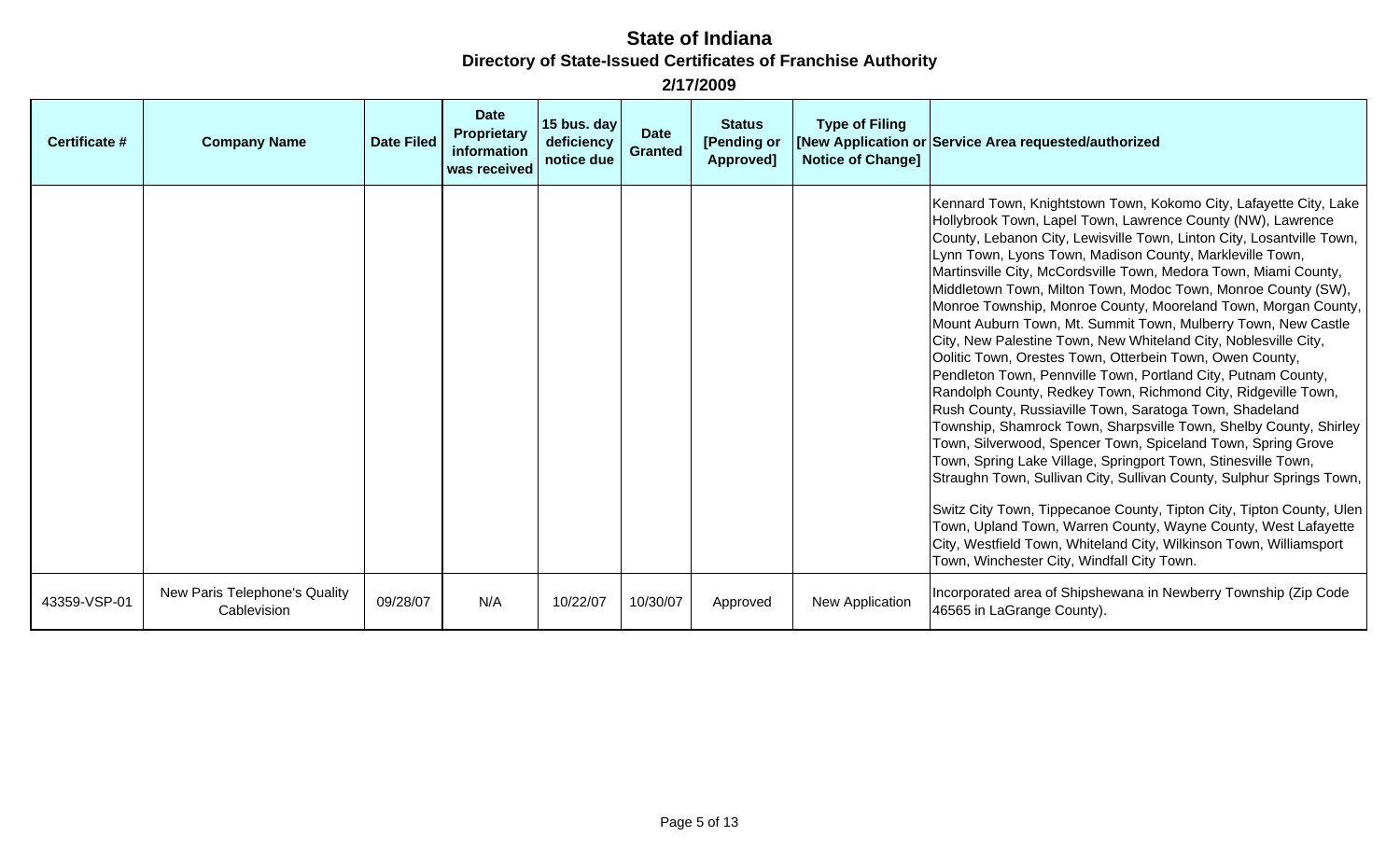| Certificate #  | <b>Company Name</b>                                                | <b>Date Filed</b> | <b>Date</b><br>Proprietary<br>information<br>was received | 15 bus. day<br>deficiency<br>notice due | <b>Date</b><br><b>Granted</b> | <b>Status</b><br>[Pending or<br>Approved] | <b>Type of Filing</b><br><b>Notice of Change]</b> | [New Application or Service Area requested/authorized                                                                                                                                                                                                                                                                                                                                                                                                                                                                                                                                                                                                                                                                                                                                                                                                                                                                                                                                                                                                                                                                                                                                                                                                                                                                                                                                                                                                                                           |
|----------------|--------------------------------------------------------------------|-------------------|-----------------------------------------------------------|-----------------------------------------|-------------------------------|-------------------------------------------|---------------------------------------------------|-------------------------------------------------------------------------------------------------------------------------------------------------------------------------------------------------------------------------------------------------------------------------------------------------------------------------------------------------------------------------------------------------------------------------------------------------------------------------------------------------------------------------------------------------------------------------------------------------------------------------------------------------------------------------------------------------------------------------------------------------------------------------------------------------------------------------------------------------------------------------------------------------------------------------------------------------------------------------------------------------------------------------------------------------------------------------------------------------------------------------------------------------------------------------------------------------------------------------------------------------------------------------------------------------------------------------------------------------------------------------------------------------------------------------------------------------------------------------------------------------|
| 43352-VSP-01   | Avenue Broadband<br>Communications, Inc. d/b/a<br>Avenue Broadband | 09/25/07          | N/A                                                       | 10/17/07                                | 10/24/07                      | Approved                                  | New Application                                   | Barr Township (Daviess County); Perry Township (Martin County);<br>Columbia Township (Dubois County); French Lick Township (Orange<br>County); Clay, Liberty & Franklin Townships (Hendricks County);<br>Bainbridge, Ferdinand, Jackson, Madison & Patoka Townships<br>(Dubois County); Campbell, Greer & Hart Townships (Warrick<br>County); Barton & Columbia Townships (Gibson County); Jackson<br>Township (Shelby County); German Township (Bartholomew County);<br>Blue River Township (Johnson County); Liberty, Jennings, Johnson,<br>Patoka, Sterling, Union & Whiskey Run Townships (Crawford County);<br>Blue River & Spencer Townships (Harrison County); Jackson,<br>Washington & Hamblen Townships (Brown County); Nineveh, Hensley<br>& White River Townships (Johnson County); Green, Washington,<br>Jackson, Clay, Brown, Madison & Harrison Townships (Morgan<br>County); Troy Township (Perry County); Carter, Clay & Harrison<br>Townships (Spencer County); Patoka & Washington Township (Pike<br>County); Brazil, Dick Johnson, Jackson, Posey & Van Buren<br>Townships (Clay County); Lost Creek, Otter Creek, Sugar Creek,<br>Riley, Harrison & Nevins Townships (Vigo County);<br>Indiana Creek, Marion & Shawswick Townships (Lawrence County);<br>French Lick, Orleans and Paoli Townships (Orange County); Harrison,<br>Johnson, Palmyra, Steen, Vigo, Vincennes, Washington & Widner<br>Townships (Knox County); Washington & Steele Townships (Daviess<br>County) |
| 43094-VSP-01-A | Indiana Bell Telephone Company,<br>Inc. d/b/a AT&T Indiana         | 09/18/07          | 09/18/07                                                  | N/A                                     | 09/29/07                      | Approved                                  | Notice of Change                                  | Correction made to Designated Service Area, however specific details<br>are confidential.                                                                                                                                                                                                                                                                                                                                                                                                                                                                                                                                                                                                                                                                                                                                                                                                                                                                                                                                                                                                                                                                                                                                                                                                                                                                                                                                                                                                       |
| 43205-VSP-01-A | Sigecom, LLC                                                       | 09/18/07          | N/A                                                       | N/A                                     | 09/29/07                      | Approved                                  | Notice of Change                                  | Adding the assumed business name "d/b/a WOW! Internet, Cable and<br>Phone".                                                                                                                                                                                                                                                                                                                                                                                                                                                                                                                                                                                                                                                                                                                                                                                                                                                                                                                                                                                                                                                                                                                                                                                                                                                                                                                                                                                                                     |
| 43336-VSP-01   | Cequel III Communications, LLC<br>d/b/a Suddenlink Communications  | 08/24/07          | N/A                                                       | 09/17/07                                | 01/04/08                      | Approved                                  | New Application                                   | Town of Elnora within the zip code 47529, Town of Farmersburg within<br>the zip code 47850 and Vigo County within the zip code 47850.                                                                                                                                                                                                                                                                                                                                                                                                                                                                                                                                                                                                                                                                                                                                                                                                                                                                                                                                                                                                                                                                                                                                                                                                                                                                                                                                                           |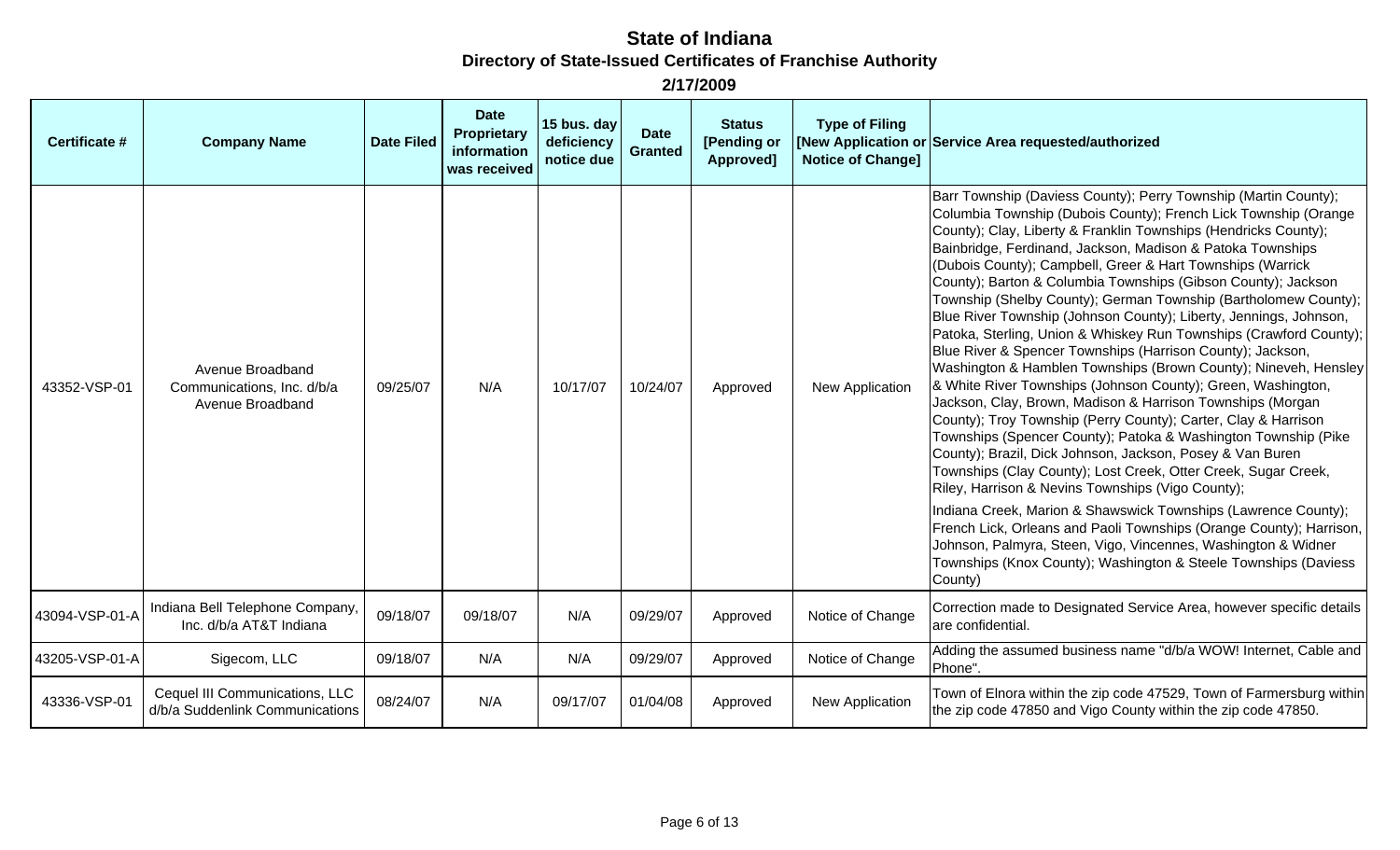| Certificate #  | <b>Company Name</b>                                                                                | <b>Date Filed</b> | <b>Date</b><br>Proprietary<br>information<br>was received | 15 bus. day<br>deficiency<br>notice due | <b>Date</b><br><b>Granted</b> | <b>Status</b><br>[Pending or<br>Approved] | <b>Type of Filing</b><br><b>Notice of Change]</b> | [New Application or Service Area requested/authorized                                                                                                                                                                                                                                                                                                                                                                        |
|----------------|----------------------------------------------------------------------------------------------------|-------------------|-----------------------------------------------------------|-----------------------------------------|-------------------------------|-------------------------------------------|---------------------------------------------------|------------------------------------------------------------------------------------------------------------------------------------------------------------------------------------------------------------------------------------------------------------------------------------------------------------------------------------------------------------------------------------------------------------------------------|
| 43317-VSP-01   | <b>Citizens Telephone Corporation</b>                                                              | 07/05/07          | N/A                                                       | 07/26/07                                | 07/25/07                      | Approved                                  | New Application                                   | Salamonie Township, Jefferson Township, Lancaster Township and<br>Rock Creek Township in Huntington County; Jackson Township,<br>Chester Township, Liberty Township and Rock Creek Township in<br>Wells County; Van Buren Township in Grant County; Incorporated<br>Towns of Warren (Huntington County) and Van Buren (Grant County);<br>Villages of Liberty Center and Poneto (Wells County)                                |
| 43130-VSP-01-A | <b>Interlink Communications Partners,</b><br>LLC d/b/a Charter<br>Communications                   | 07/02/07          | N/A                                                       | N/A                                     | 07/13/07                      | Approved                                  | Notice of Change                                  | Error in original application: 3 zip codes were added to their DSA #4,<br>and they should not appear in that DSA. This filing removes the zip<br>codes 46164, 46181 & 46184 from DSA #4.                                                                                                                                                                                                                                     |
| 43264-VSP-01   | Acme Communications, Inc. d/b/a<br>Automated Data Systems, Inc.<br>d/b/a Accelerated Networks, LLC | 04/16/07          | N/A                                                       | 05/04/07                                | 06/06/07                      | Approved                                  | New Application                                   | La Porte County (Cass Township, Center Township, Clinton Township,<br>Coolspring Township, Dewey Township, Galena Township, Hanna<br>Township, Hudson Township, Johnson Township, Kankakee<br>Township, Lincoln Township, Michigan Township, New Durham<br>Township, Noble Township, Pleasant Township, Prairie Township,<br>Scipico Township, Springfield Township, Union Township, Washington<br>Township, Wills Township) |
| 43174-VSP-01-A | Insight Communications Midwest,<br><b>LLC</b>                                                      | 03/23/07          | N/A                                                       | N/A                                     | 04/03/07                      | Approved                                  | Notice of Change                                  | Insight inadvertently omitted Shelby County on their original<br>application. This notice of changes adds Shelby County, including all<br>incorporated and unincorporated areas therein, including Shelbyville,<br>Morristown and St. Paul, to their Designated Service Area.                                                                                                                                                |
| 43232-VSP-01   | WideOpenWest Illinois, LLC d/b/a<br>WOW! Internet, Cable and Phone                                 | 02/28/07          | N/A                                                       | 03/21/07                                | 03/22/07                      | Approved                                  | New Application                                   | North Township in Lake County (Hammond)                                                                                                                                                                                                                                                                                                                                                                                      |
| 43176-VSP-01-A | Ligtel Communications, Inc. d/b/a<br>LIG TV                                                        | 02/15/07          | N/A                                                       | N/A                                     | 02/26/07                      | Approved                                  | Notice of Change                                  | No changes made to actual service area, just a clarifying map of the<br>existing service area.                                                                                                                                                                                                                                                                                                                               |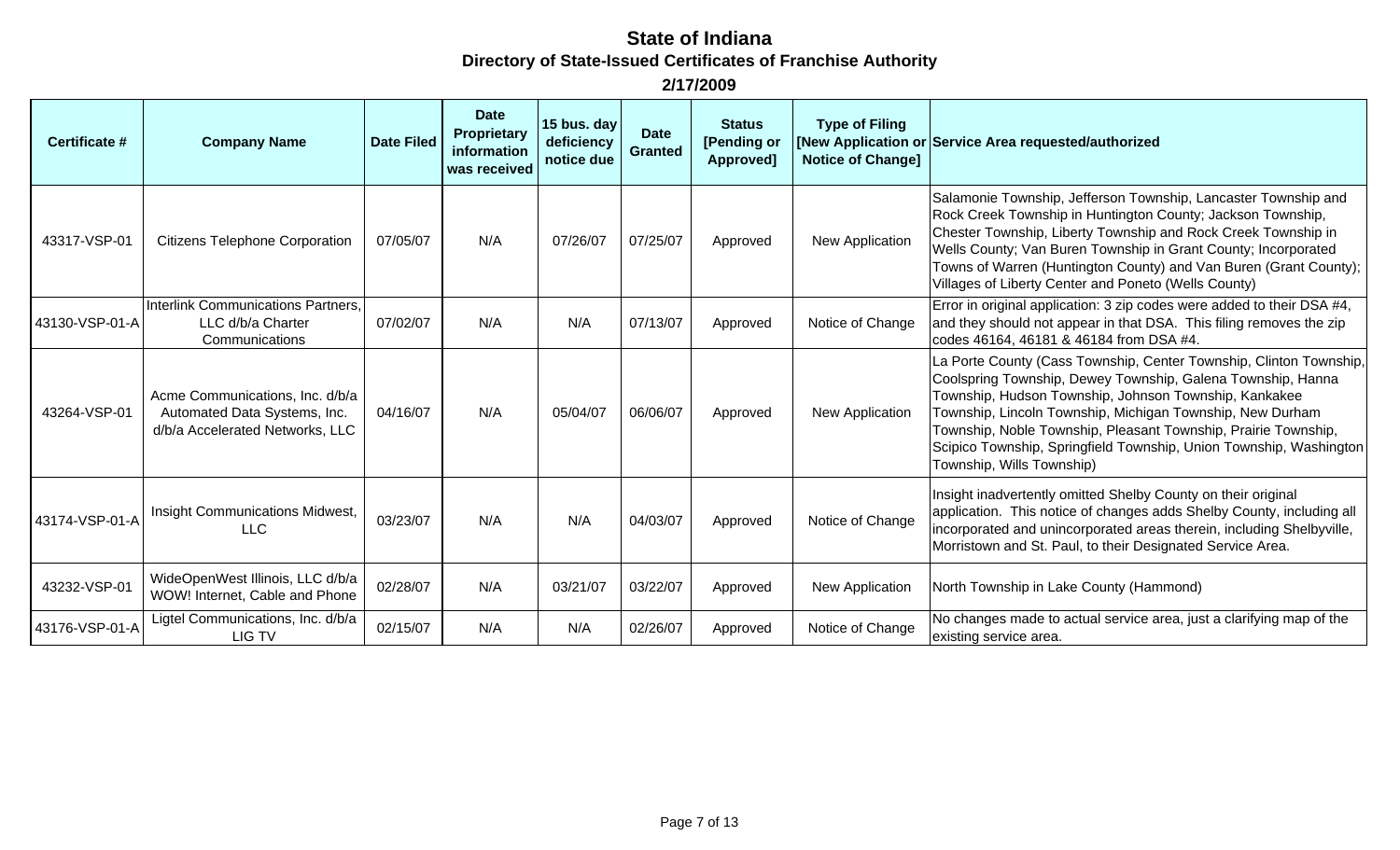| <b>Certificate #</b> | <b>Company Name</b>                                                                      | <b>Date Filed</b> | <b>Date</b><br>Proprietary<br>information<br>was received | 15 bus. day<br>deficiency<br>notice due | <b>Date</b><br><b>Granted</b> | <b>Status</b><br>[Pending or<br>Approved] | <b>Type of Filing</b><br><b>Notice of Change]</b> | [New Application or Service Area requested/authorized                                                                                                                                                                                                                                                                                                                                                                                                                                                                                                                                                                                                                                                                                                                                                                                                                                                                       |
|----------------------|------------------------------------------------------------------------------------------|-------------------|-----------------------------------------------------------|-----------------------------------------|-------------------------------|-------------------------------------------|---------------------------------------------------|-----------------------------------------------------------------------------------------------------------------------------------------------------------------------------------------------------------------------------------------------------------------------------------------------------------------------------------------------------------------------------------------------------------------------------------------------------------------------------------------------------------------------------------------------------------------------------------------------------------------------------------------------------------------------------------------------------------------------------------------------------------------------------------------------------------------------------------------------------------------------------------------------------------------------------|
| 43221-VSP-01         | <b>Clay County Rural Telephone</b><br>Cooperative, Inc. d/b/a Endeavor<br>Communications | 02/15/07          | N/A                                                       | 03/08/07                                | 03/14/07                      | Approved                                  | New Application                                   | In Clay County: Cass Township, Harrison Township, Jackson<br>Township, Van Buren Township, Washington Township. In Hendricks<br>County: Clay Township, Town of Coatesville, Franklin Township,<br>Marion Township, Liberty Township. In Hamilton County: Jackson<br>Township, Town of Atlanta, White River Township. In Owen County:<br>Harrison Township, Jackson Township, Jefferson Township, Jennings<br>Township, Lafayette Township, Marion Township, Morgan Township,<br>Montgomery Township, Taylor Township. In Tipton County: Madison<br>Township, Cicero Township. In Parke County: Jackson Township. In<br>Morgan County: Adams Township, Ashland Township, Gregg<br>Township, Clay Township, Monroe Township, Brown Township. In<br>Putnam County: Cloverdale Township, Town of Cloverdale, Floyd<br>Township, Jefferson Township, Madison Township, Marion Township,<br>Warren Township, Washington Township. |
| 43205-VSP-01         | Sigecom, LLC                                                                             | 12/29/06          | N/A                                                       | 01/23/07                                | 01/24/07                      | Approved                                  | New Application                                   | Evansville, unincorporated Vanderburgh County, unincorporated<br>Warrick County, Newburgh, Chandler, Boonville, Mt. Vernon, and<br>Marrs Township in Posey County.                                                                                                                                                                                                                                                                                                                                                                                                                                                                                                                                                                                                                                                                                                                                                          |
| 43197-VSP-01         | <b>Bright House Networks, LLC</b>                                                        | 12/20/06          | 01/18/07                                                  | 02/08/07                                | 02/28/07                      | Approved                                  | <b>New Application</b>                            | In Hendricks County: Portions of Brown and Lincoln Townships.<br>(46112, 46234) In Hamilton County: Portions of Noblesville Township<br>and Washington Townships (46060, 46032, 46033, 46069, 46074,<br>46077) In Grant County: Portions of Mill, Franklin, Pleasant,<br>Washington and Center Townships - Towns of Gas City, Jonesboro<br>and Marion. (46933, 46398, 46952, 46953). Brighthouse has one DSA<br>for which specific details have been deemed confidential by the<br>Commission.                                                                                                                                                                                                                                                                                                                                                                                                                              |
| 43196-VSP-01         | Craigville Telephone Co., Inc. d/b/a<br>AdamsWells TV                                    | 12/19/06          | N/A                                                       | 01/12/07                                | 02/07/07                      | Approved                                  | New Application                                   | Lancaster Township and Harrison Township (including the City of<br>Bluffton) in Wells County and Kirkland Township and French<br>Township in Adams County.                                                                                                                                                                                                                                                                                                                                                                                                                                                                                                                                                                                                                                                                                                                                                                  |
| 43185-VSP-01         | Verizon North Inc.                                                                       | 11/28/06          | 12/04/06                                                  | 12/27/06                                | 12/20/06                      | Approved                                  | New Application                                   | Within certain areas of its local telephone exchange service area in<br>Indiana; initially in parts of Fort Wayne, New Haven, Huntertown and<br>unincorporated Allen County. Specific details have been deemed<br>confidential by IURC.                                                                                                                                                                                                                                                                                                                                                                                                                                                                                                                                                                                                                                                                                     |
| 43182-VSP-01         | Perry-Spencer Communications,<br>Inc. d/b/a PSC                                          | 11/22/06          | N/A                                                       | 12/15/06                                | 12/13/06                      | Approved                                  | New Application                                   | Town of Ferdinand in Ferdinand Township of Dubois County within the<br>zip code 47532                                                                                                                                                                                                                                                                                                                                                                                                                                                                                                                                                                                                                                                                                                                                                                                                                                       |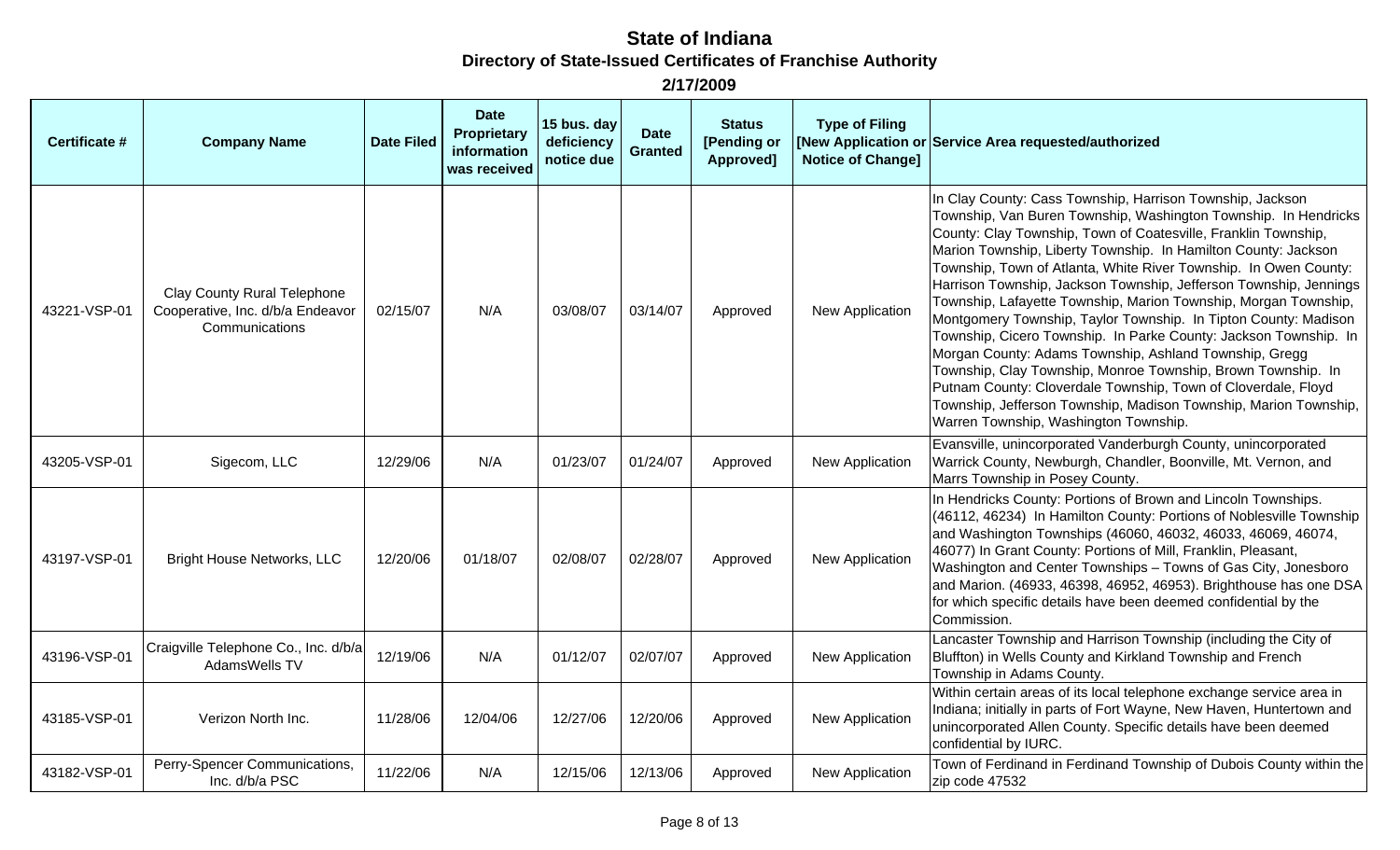| <b>Certificate #</b> | <b>Company Name</b>                           | <b>Date Filed</b> | <b>Date</b><br>Proprietary<br>information<br>was received | 15 bus. day<br>deficiency<br>notice due | <b>Date</b><br><b>Granted</b> | <b>Status</b><br>[Pending or<br>Approved] | <b>Type of Filing</b><br><b>Notice of Change]</b> | [New Application or Service Area requested/authorized                                                                                                                                                                                                                                                                                                                                                                                                                                                                                                                                                                                                                                                                                                                                                                                                                                                                                                                                                                                                                                                                                                                                                                                                                                                                                                                                                                                                                                                                                                                                                                                                                                                                                                                                                                                                                                                                                                                                                                                                                                                  |
|----------------------|-----------------------------------------------|-------------------|-----------------------------------------------------------|-----------------------------------------|-------------------------------|-------------------------------------------|---------------------------------------------------|--------------------------------------------------------------------------------------------------------------------------------------------------------------------------------------------------------------------------------------------------------------------------------------------------------------------------------------------------------------------------------------------------------------------------------------------------------------------------------------------------------------------------------------------------------------------------------------------------------------------------------------------------------------------------------------------------------------------------------------------------------------------------------------------------------------------------------------------------------------------------------------------------------------------------------------------------------------------------------------------------------------------------------------------------------------------------------------------------------------------------------------------------------------------------------------------------------------------------------------------------------------------------------------------------------------------------------------------------------------------------------------------------------------------------------------------------------------------------------------------------------------------------------------------------------------------------------------------------------------------------------------------------------------------------------------------------------------------------------------------------------------------------------------------------------------------------------------------------------------------------------------------------------------------------------------------------------------------------------------------------------------------------------------------------------------------------------------------------------|
| 43176-VSP-01         | Ligtel Communications, Inc. d/b/a<br>LIG TV   | 11/06/06          | N/A                                                       | 12/01/06                                | 11/30/06                      | Approved                                  | New Application                                   | The incorporated area of Topeka, IN, in LaGrange County and a<br>subdivision outside the town limits on the west side of Topeka<br>between County Roads W 700S and W600S on S 700W.                                                                                                                                                                                                                                                                                                                                                                                                                                                                                                                                                                                                                                                                                                                                                                                                                                                                                                                                                                                                                                                                                                                                                                                                                                                                                                                                                                                                                                                                                                                                                                                                                                                                                                                                                                                                                                                                                                                    |
| 43174-VSP-01         | Insight Communications Midwest,<br><b>LLC</b> | 11/01/06          | N/A                                                       | 11/28/06                                | 12/06/06                      | Approved                                  | <b>New Application</b>                            | Advance, Albany, Alexandria, Ambia, Anderson, Arcadia, Atlanta,<br>Attica Austin, Bainbridge, Bargersville, Battle Ground, Bedford, Berne,<br>Bethany, Birdseye, Bloomfield, Bloomington, Blountsville, Boonville,<br>Borden, Boston, Boswell, Brooklyn, Brownstown, Bryant, Bunker Hill,<br>Cadiz, Cambridge City, Campbellsburg, Carlisle, Carmel, Carthage,<br>Cayuga, Centerville, Chandler, Charlestown, Chesterfield, Cicero,<br>Clarks Hill, Clarksville, Clinton, Cloverdale, Colfax, Converse,<br>Corydon, Country Club Heights, Covington, Crandall, Crothersville,<br>Cumberland, Cynthiana, Daleville, Dana, Darmstadt, Dayton, Decatur,<br>Denver, Dublin, Dugger, Dunkirk, Dunreith, Earl Park, Eaton,<br>Economy, Edgewood, Edinburgh, Elberfeld, Elizabeth, Ellettsville,<br>Elwood, Evansville, Fairmount, Fairview Park, Farmersburg,<br>Farmland, Ferdinand, Fillmore, Fishers, Fort Branch, Fortville,<br>Fountain City, Fowler, Fowlerton, Frankfort, Franklin, Frankton,<br>Fredericksburg, Galena, Galveston, Gas City, Gaston, Geneva,<br>Georgetown, Glenwood, Gosport, Greencastle, Greenfield, Greens<br>Fork, Greensboro, Greensburg, Greentown, Greenville, Greenwood,<br>Griffin, Grissom AFB, Hagerstown,<br>Hardinsburg, Hartford City, Haubstadt, Hazelton, Henryville, Highland,<br>Hillsboro, Holland, Huntingburg, Hymera, Indian Heights, Indianapolis,<br>Ingalls, Jamestown, Jasonville, Jasper, Jeffersonville, Jonesboro,<br>Kempton, Kennard, Kingman, Kirklin, Knightstown, Kokomo, Laconia,<br>Lafayette, Lanesville, Lapel, Lawrence, Lebanon, Lewisville, Linton,<br>Little York, Livonia, Logansport, Losantville, Lynn, Lynnville, Mackey,<br>Macy, Marion, Markleville, Martinsville, Matthews, Mauckport,<br>McCordsville, Mecca, Medora, Mellott, Melody Hill, Memphis, Merom,<br>Mexico, Michigantown, Middletown, Milford, Milhousen, Milltown,<br>Milton, Mitchell, Modoc, Monroe, Monrovia, Montezuma, Montpelier,<br>Mooreland, Mooresville, Morgantown, Mount Auburn, Mount Summit,<br>Mount Vernon, Mulberry, Muncie, Nashville, New Albany, |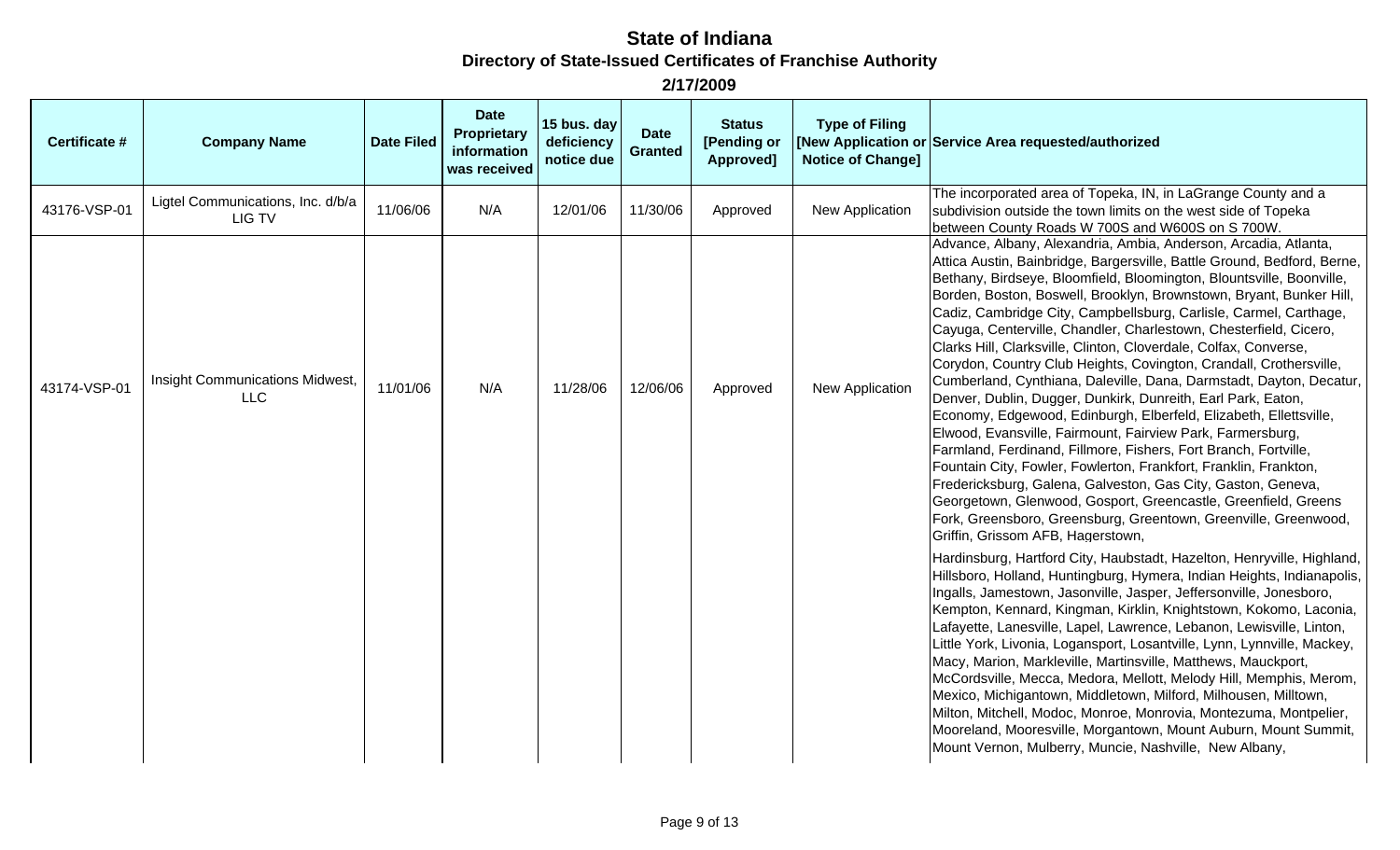| Certificate # | <b>Company Name</b>                                                | <b>Date Filed</b> | <b>Date</b><br><b>Proprietary</b><br>information<br>was received | 15 bus. day<br>deficiency<br>notice due | <b>Date</b><br><b>Granted</b> | <b>Status</b><br>[Pending or<br>Approved] | <b>Type of Filing</b><br><b>Notice of Changel</b> | [New Application or Service Area requested/authorized                                                                                                                                                                                                                                                                                                                                                                                                                                               |
|---------------|--------------------------------------------------------------------|-------------------|------------------------------------------------------------------|-----------------------------------------|-------------------------------|-------------------------------------------|---------------------------------------------------|-----------------------------------------------------------------------------------------------------------------------------------------------------------------------------------------------------------------------------------------------------------------------------------------------------------------------------------------------------------------------------------------------------------------------------------------------------------------------------------------------------|
|               |                                                                    |                   |                                                                  |                                         |                               |                                           |                                                   | New Amsterdam, New Castle, New Harmony, New Middleton, New<br>Palestine, New Pekin, New Washington, New Whiteland, Newburgh,<br>Newpoint, Newport, Newtown, Noblesville, Oak Park, Oakland City,<br>Onward, Oolitic, Orestes, Otterbein, Owensville, Oxford, Palmyra,<br>Paragon, Parker City, Patoka, Pendleton, Pennville, Perrysville,                                                                                                                                                           |
|               |                                                                    |                   |                                                                  |                                         |                               |                                           |                                                   | Peru, Pine Village, Portland, Poseyville, Princes Lakes, Princeton,<br>Redkey, Richmond, Ridgeville, River Forest, Roachdale, Rockville,<br>Rosedale, Rossville, Royal Center, Rushville, Russellville, Russiaville,<br>Salamonia, Salem, Saltillo, Saratoga, Scottsburg, Sellersburg, Selma,<br>Seymour, Shadeland, Shamrock Lakes, Sharpsville, Shelburn,<br>Sheridan, Shirley, Somerville, Spencer, Spiceland, Spring Grove,<br>Spring Lake, Springport, St. Paul, State Line City, Stinesville, |
|               |                                                                    |                   |                                                                  |                                         |                               |                                           |                                                   | Straughn, Sullivan, Sulphur Springs, Summitville, Swayzee, Sweetser,<br>Tennyson, Thorntown, Tipton, Trafalgar, Ulen, Union City, Universal,<br>Upland, Utica, Van Buren, Veedersburg, Wallace, Walton, West<br>Lafayette, West Lebanon, Westfield, Westport, Whiteland,<br>Whitestown, Whitewater, Wilkinson, Williamsport, Winchester,<br>Windfall City, Woodlawn Heights, Worthington, Yorktown, Zionsville                                                                                      |
| 43175-VSP-01  | E.Com Technologies, LLC d/b/a<br>FirstMile Technologies; FirstMile | 11/01/06          | N/A                                                              | 11/28/06                                | 12/20/06                      | Approved                                  | New Application                                   | The geographical entirety of Boone, Hamilton ad Marion Counties                                                                                                                                                                                                                                                                                                                                                                                                                                     |
| 43160-VSP-01  | Comcast of Northern Indiana, Inc.<br>d/b/a Comcast                 | 10/30/06          | N/A                                                              | 11/22/06                                | 11/30/06                      | Approved                                  | New Application                                   | East Chicago and Hammond                                                                                                                                                                                                                                                                                                                                                                                                                                                                            |
| 43161-VSP-01  | Comcast of<br>Illinois/Indiana/Michigan, Inc. d/b/a<br>Comcast     | 10/30/06          | N/A                                                              | 11/22/06                                | 11/30/06                      | Approved                                  | <b>New Application</b>                            | Cedar Lake, Crown Point, Demotte, Duneland Beach, Dyer, Griffith,<br>Hebron, Highland, Hobart, Jasper County, La Porte, Lake County,<br>Lake Station, Lakes of 4 Seasons, Long Beach, Lowell, Merrillville,<br>Michiana Shores, Michigan City, Munster, New Chicago, Pine, Porter<br>County, Pottawatomie Park, Schererville, Shorewood Forest, St John,<br>Trail Creek, Whiting, Winfield                                                                                                          |
| 43162-VSP-01  | Comcast of Indiana/Michigan/<br>Pennsylvania, LLC                  | 10/30/06          | N/A                                                              | 11/22/06                                | 11/30/06                      | Approved                                  | New Application                                   | La Porte County, New Carlisle, St. Joseph County                                                                                                                                                                                                                                                                                                                                                                                                                                                    |
| 43163-VSP-01  | Comcast Cable of<br>Indiana/Michigan/Texas I, LLC<br>d/b/a Comcast | 10/30/06          | N/A                                                              | 11/22/06                                | 11/30/06                      | Approved                                  | New Application                                   | LaGrange County                                                                                                                                                                                                                                                                                                                                                                                                                                                                                     |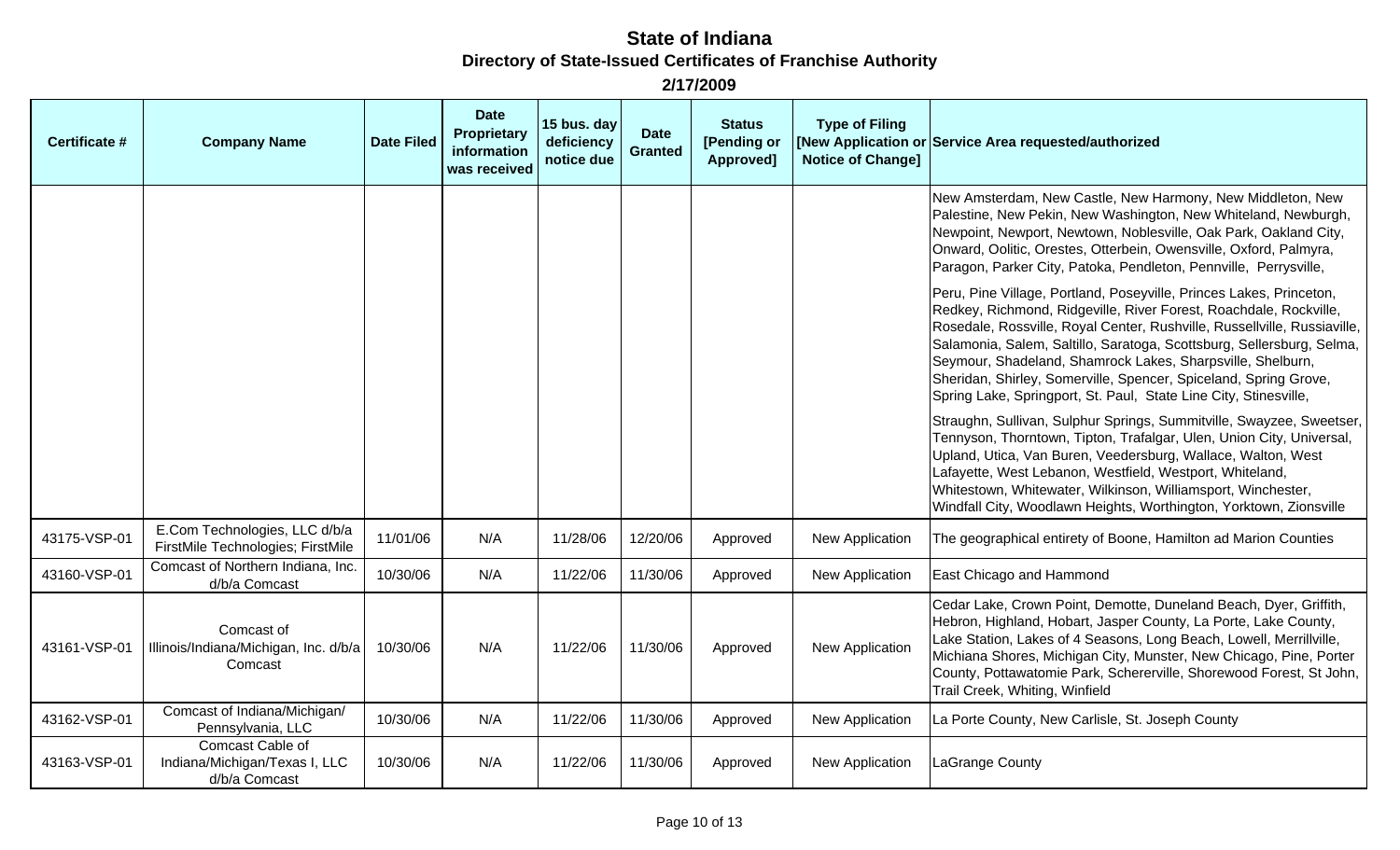| Certificate # | <b>Company Name</b>                                                                 | <b>Date Filed</b> | <b>Date</b><br>Proprietary<br>information<br>was received | 15 bus. day<br>deficiency<br>notice due | <b>Date</b><br><b>Granted</b> | <b>Status</b><br>[Pending or<br>Approved] | <b>Type of Filing</b><br><b>Notice of Change]</b> | [New Application or Service Area requested/authorized                                                                                                                                                                                                                                                                                                                      |
|---------------|-------------------------------------------------------------------------------------|-------------------|-----------------------------------------------------------|-----------------------------------------|-------------------------------|-------------------------------------------|---------------------------------------------------|----------------------------------------------------------------------------------------------------------------------------------------------------------------------------------------------------------------------------------------------------------------------------------------------------------------------------------------------------------------------------|
| 43164-VSP-01  | Comcast of Indiana/Michigan, LLC<br>d/b/a Comcast                                   | 10/30/06          | N/A                                                       | 11/22/06                                | 11/30/06                      | Approved                                  | New Application                                   | Bristol, Elkhart City, Elkhart County, Fulton County, Goshen, Marshall<br>County, Middlebury, Mishawaka, Osceola, Plymouth, Rochester,<br>Roseland, South Bend, St. Joseph County, Wakarusa                                                                                                                                                                                |
| 43165-VSP-01  | Comcast of Indianapolis, L.P.                                                       | 10/30/06          | N/A                                                       | 11/22/06                                | 11/30/06                      | Approved                                  | New Application                                   | Beech Grove, Boone County, Brownsburg, Clermont, Crows Nest,<br>Cumberland, Danville, Hamilton County, Hancock County, Hendricks<br>County, Homecroft, Indianapolis/Marion Co., Lawrence, Meridian Hills,<br>Monrovia, Mooresville, Morgan County, North Crows Nest, Paragon,<br>Plainfield, Shelby County, Southport, Speedway, Warren Park,<br>Williams Creek, Wynnedale |
| 43166-VSP-01  | Comcast of Fort Wayne, Limited<br>Partnership d/b/a Comcast                         | 10/30/06          | N/A                                                       | 11/22/06                                | 11/30/06                      | Approved                                  | New Application                                   | Allen County, Andrews, Avilla, Fort Wayne, Huntertown, Huntington<br>County, Monroeville, New Haven, Noble, Ossian, Roanoke, Wells<br>County, Whitley County, Woodburn                                                                                                                                                                                                     |
| 43167-VSP-01  | Comcast of California/Colorado/<br>Illinois/Indiana/Michigan, L.P. d/b/a<br>Comcast | 10/30/06          | N/A                                                       | 11/22/06                                | 11/30/06                      | Approved                                  | New Application                                   | Beverly Shores, Chesterton, Dune Acres, Elkhart County, Kingsbury,<br>Kingsford Heights, City of La Porte, La Porte County, Town of Porter,<br>Porter County, Valparaiso                                                                                                                                                                                                   |
| 43168-VSP-01  | Comcast of Muncie, L.P. d/b/a<br><b>Comcast</b>                                     | 10/30/06          | N/A                                                       | 11/22/06                                | 11/30/06                      | Approved                                  | <b>New Application</b>                            | Delaware County, Farmland, Huntington, Muncie, Parker City,<br>Randolph County, Selma, Yorktown                                                                                                                                                                                                                                                                            |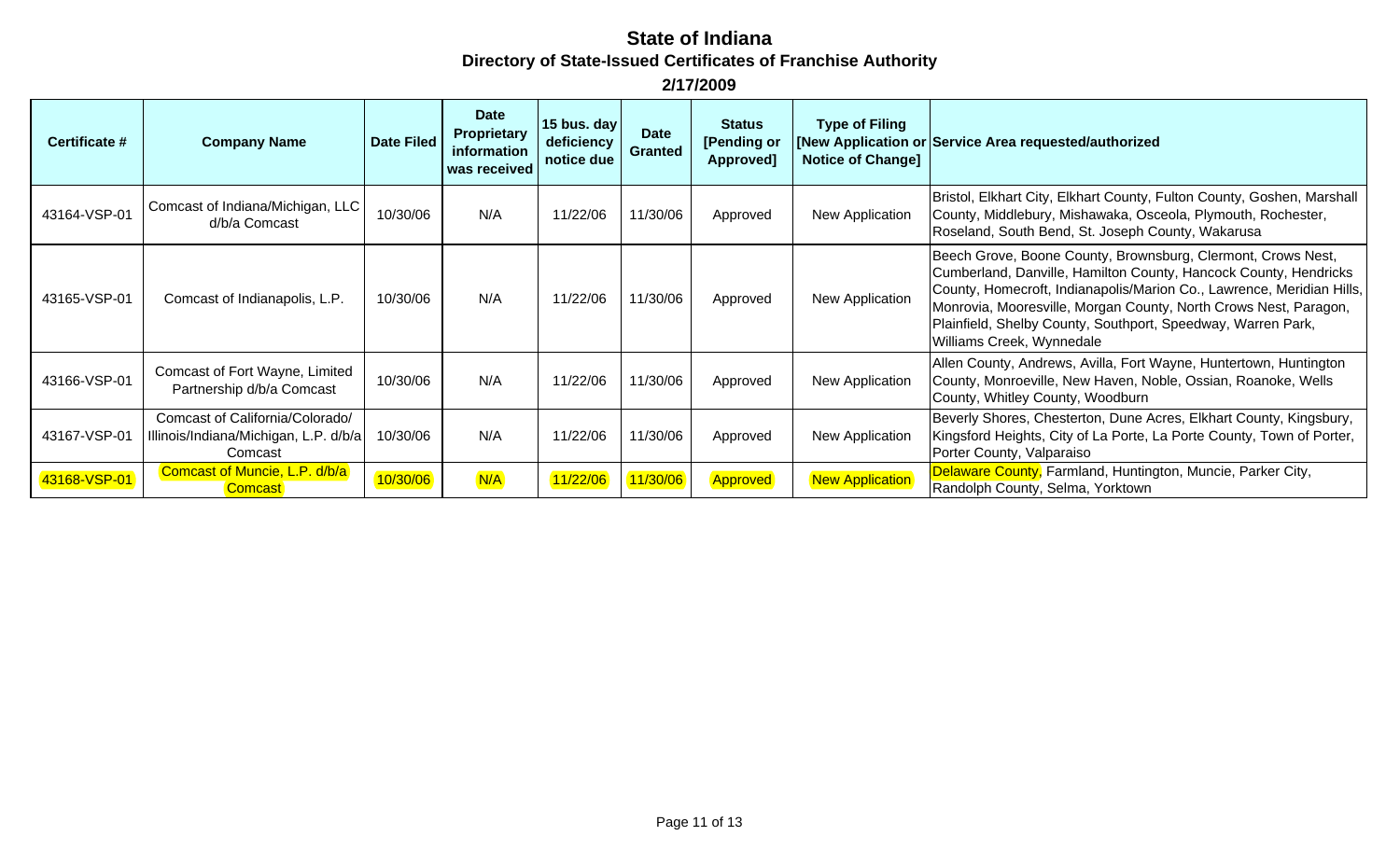| <b>Certificate #</b> | <b>Company Name</b>                                                          | <b>Date Filed</b> | <b>Date</b><br><b>Proprietary</b><br>information<br>was received | 15 bus. day<br>deficiency<br>notice due | <b>Date</b><br><b>Granted</b> | <b>Status</b><br>[Pending or<br>Approved] | <b>Type of Filing</b><br><b>Notice of Change]</b> | [New Application or Service Area requested/authorized                                                                                                                                                                                                                                                                                                                                                                                                                                                                                                                                                                                                                                                                                                                                                                                                                                                                                                                                                                                                                                                                                                                                                                                                                                                                |
|----------------------|------------------------------------------------------------------------------|-------------------|------------------------------------------------------------------|-----------------------------------------|-------------------------------|-------------------------------------------|---------------------------------------------------|----------------------------------------------------------------------------------------------------------------------------------------------------------------------------------------------------------------------------------------------------------------------------------------------------------------------------------------------------------------------------------------------------------------------------------------------------------------------------------------------------------------------------------------------------------------------------------------------------------------------------------------------------------------------------------------------------------------------------------------------------------------------------------------------------------------------------------------------------------------------------------------------------------------------------------------------------------------------------------------------------------------------------------------------------------------------------------------------------------------------------------------------------------------------------------------------------------------------------------------------------------------------------------------------------------------------|
| 43169-VSP-01         | Comcast of Indiana/Kentucky/<br>Utah d/b/a Comcast                           | 10/30/06          | N/A                                                              | 11/22/06                                | 11/30/06                      | Approved                                  | New Application                                   | Akron, Aurora, Bartholomew County, Batesville City, Boone County,<br>Brookston Town, Brookville Town, Bunker Hill Town, Burlington Town,<br>Burnettsville Town, Camden Town, Carroll County, Cass County,<br>Chalmers Town, Clarks Hill, Clifford Town, Clinton County, Columbus<br>City, Connersville City, Covington City, Crawfordsville City, Dearborn<br>County, Decatur County, Delphi City, Denver Town, Dillsboro,<br>Elizabethtown Town, Etna Green City, Fayette County, Flora Town,<br>Fountain County, Frankfort City, Franklin County, Fulton County,<br>Greendale, Hartsville Town, Hidden Valley Lake, Hope, Jackson<br>County, Jennings County, Jonesville Town, Kosciusko County,<br>Lawrenceburg, Liberty Town, Logansport City, Mentone, Miami<br>County, Milan, Monon Town, Montgomery County, Monticello City,<br>Montpelier City, Moores Hill, North Vernon City, Ohio County,<br>Oldenburg Town, Osgood, Peru City, Remington Town, Reynolds<br>Town, Ripley County, Rising Sun, Rossville Town, Rush County,<br>Rushville City, Seymour City, Shelby County, Shelbyville, Silver Lake<br>Town, Tippecanoe County, Thorntown, Union County, Veedersburg,<br>Vernon City, Versailles, Wabash City, Wabash County, Warsaw City,<br>Westport Town, White County, Winona Lake Town, Wolcott Town. |
| 43170-VSP-01         | Comcast of Illinois/Indiana d/b/a<br>Comcast                                 | 10/30/06          | N/A                                                              | 11/22/06                                | 11/30/06                      | Approved                                  | New Application                                   | Burns Harbor, Ogden Dunes, Portage, Porter County                                                                                                                                                                                                                                                                                                                                                                                                                                                                                                                                                                                                                                                                                                                                                                                                                                                                                                                                                                                                                                                                                                                                                                                                                                                                    |
| 43171-VSP-01         | Comcast of the South d/b/a<br>Comcast                                        | 10/30/06          | N/A                                                              | 11/22/06                                | 11/30/06                      | Approved                                  | New Application                                   | Cannelton City, Perry County, Tell City                                                                                                                                                                                                                                                                                                                                                                                                                                                                                                                                                                                                                                                                                                                                                                                                                                                                                                                                                                                                                                                                                                                                                                                                                                                                              |
| 43172-VSP-01         | Cablevision Associates of Gary<br>Joint Venture d/b/a Comcast                | 10/30/06          | N/A                                                              | 11/22/06                                | 11/30/06                      | Approved                                  | New Application                                   | Gary                                                                                                                                                                                                                                                                                                                                                                                                                                                                                                                                                                                                                                                                                                                                                                                                                                                                                                                                                                                                                                                                                                                                                                                                                                                                                                                 |
| 43153-VSP-01         | <b>Time Warner Entertainment</b><br>Company, L.P. d/b/a Time Warner<br>Cable | 10/27/06          | N/A                                                              | 11/21/06                                | 12/06/06                      | Approved                                  | New Application                                   | Portions of Union City, in Randolph County, with the zip code 47390.                                                                                                                                                                                                                                                                                                                                                                                                                                                                                                                                                                                                                                                                                                                                                                                                                                                                                                                                                                                                                                                                                                                                                                                                                                                 |
| 43152-VSP-01         | TW Fanch-one Co. d/b/a Time<br><b>Warner Cable</b>                           | 10/27/06          | N/A                                                              | 11/21/06                                | 12/06/06                      | Approved                                  | New Application                                   | Portions of Marshall County including the local communities of Burr<br>Oak, Culver, Donaldson, Inwood, Twin Lakes and Tyner. Requested<br>DSA excludes the village of Plymouth.                                                                                                                                                                                                                                                                                                                                                                                                                                                                                                                                                                                                                                                                                                                                                                                                                                                                                                                                                                                                                                                                                                                                      |